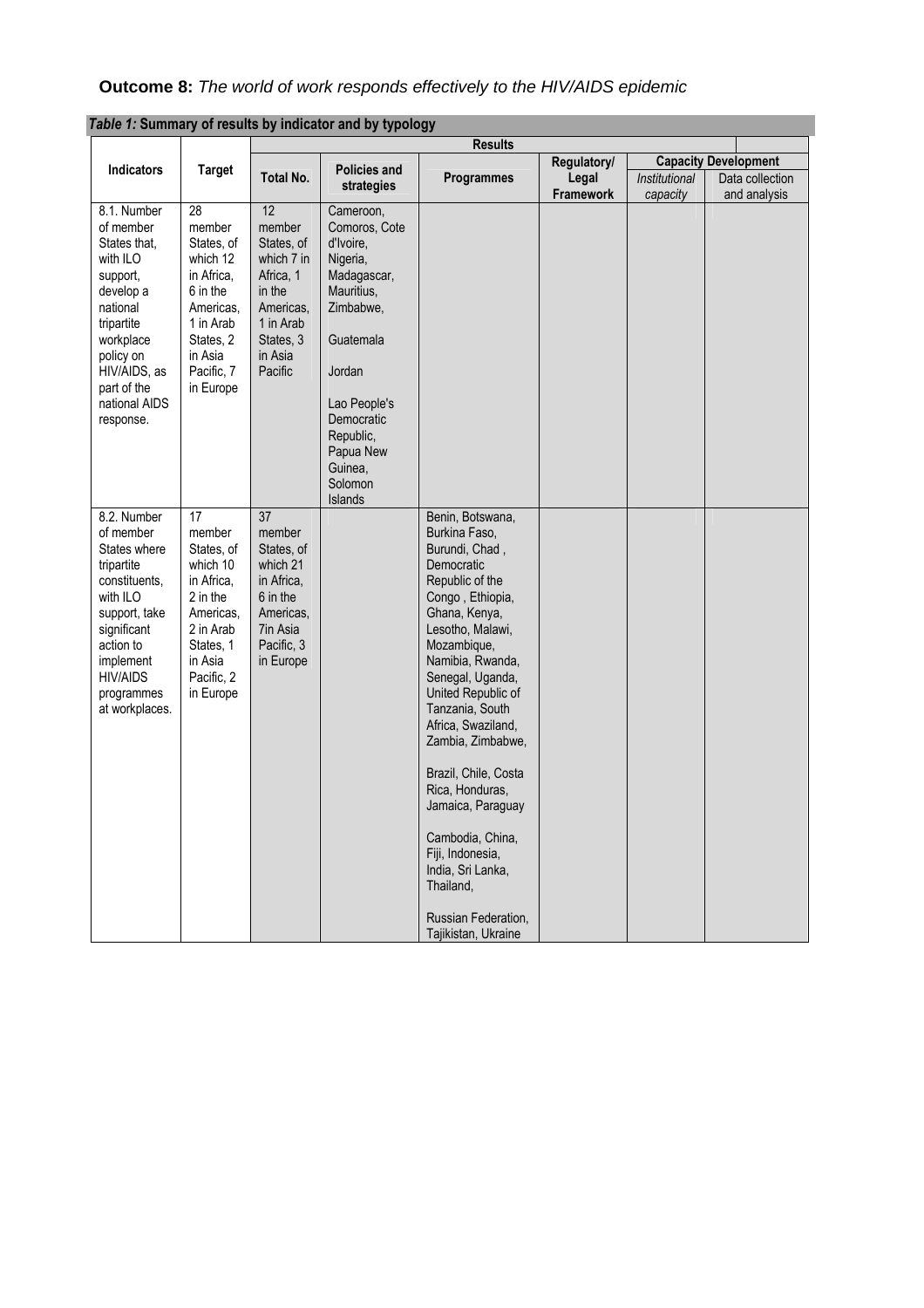## **Table 3: ILO results chain: Country examples** (Three to be selected from below)

| <b>Country</b>                                  | ILO contribution (outputs delivered by the<br>Office)                                                                                                                                                                                                                                                                                                                                                                                                                                                                                                                                                                                                                                                                                                                                                                                                                                                                                                                                                                                                                                                                                                                                                                                                                                                                                                                                                | Results (action taken by the country)                                                                                                                                                                                                                                                                                                                                                                                                                                                                                                                                                                                                                                                               | Gender-<br>specific |
|-------------------------------------------------|------------------------------------------------------------------------------------------------------------------------------------------------------------------------------------------------------------------------------------------------------------------------------------------------------------------------------------------------------------------------------------------------------------------------------------------------------------------------------------------------------------------------------------------------------------------------------------------------------------------------------------------------------------------------------------------------------------------------------------------------------------------------------------------------------------------------------------------------------------------------------------------------------------------------------------------------------------------------------------------------------------------------------------------------------------------------------------------------------------------------------------------------------------------------------------------------------------------------------------------------------------------------------------------------------------------------------------------------------------------------------------------------------|-----------------------------------------------------------------------------------------------------------------------------------------------------------------------------------------------------------------------------------------------------------------------------------------------------------------------------------------------------------------------------------------------------------------------------------------------------------------------------------------------------------------------------------------------------------------------------------------------------------------------------------------------------------------------------------------------------|---------------------|
| Cambodia                                        | The ILO, based on results of its pilot legal aid<br>service for the entertainment sector workers in<br>2010-2011, advocated with the national AIDS<br>program to include legal services as part of an<br>"essential package of services of the national<br>AIDS program". In this process, the ILO<br>Conducted an <b>assessment</b> of working<br>conditions in the entertainment sector<br>Organized a <i>dissemination</i> workshop<br>٠<br>with tripartite partners and civil society<br>organizations to discuss the findings and<br>identify actions<br>Based on the recommendations from the<br>٠<br>workshop, set up a pilot HIV-OSH<br>workplace programme for the<br>entertainment sector<br>Advocated with tripartite partners for the<br>٠<br>inclusion of entertainment workers' need<br>in OSH and HIV prevention programs<br>Developed training materials &<br>٠<br>communication tools on HIV and OSH<br>for entertainment workplaces<br>Conducted regular monitoring of<br>٠<br>enterprise HIV-OSH programs.<br>Trained an NGO to facilitate the<br>implementation of the pilot<br>programme on HIV prevention<br>and OSH for entertainment<br>workers.<br>Funded a technical consultant to assist<br>٠<br>the Ministry of Labour and Vocational<br>Training, social partners and other<br>partners to develop a policy on HIV and<br>AIDS and OSH for the entertainment<br>sector. | The legal aid service established by the ILO for<br>entertainment workers has been incorporated in<br>the national AIDS programme, thus ensuring<br>national scale-up of the service as well as<br>sustainability.<br>12 Entertainment establishments have now a<br>workplace programme in line with the labour<br>regulation-PRAKAS No. 086<br>The Ministry of Labour and Vocational Training<br>(MOLVT, developed a new regulation (Prakas)<br>on HIV, AIDS and OSH for entertainment<br>workers taking into account the key principles of<br>R200. in consultation with other key line ministries,<br>social partners and key stakeholders,                                                      | X                   |
| China                                           | -Assessment of the healthcare workers'<br>knowledge, attitude and behaviour concerning<br>HIV and OSH in Henan and Anhui Provinces.<br>-Consultations among the State Council HIV<br>and AIDS Committee, the China Centre for<br>Disease Control (CDC), managers of two<br>general hospitals in Henan, UNAIDS and<br>other stakeholders to plan interventions in two<br>general hospitals in China, based on the<br>assessment findings.<br>- ILO report on HIV related Discrimination<br>within Healthcare Settings used to develop an<br>action plan to address HIV related<br>discrimination at healthcare settings in China.                                                                                                                                                                                                                                                                                                                                                                                                                                                                                                                                                                                                                                                                                                                                                                     | Two general hospitals in Henan province<br>$\bullet$<br>established HIV and OSH program, based on<br>bipartite consultation as well as national level<br>inputs, consistent with the key principles of<br>Recommendation 200.<br>Hospitals trained 42 health workers (28<br>$\bullet$<br>females and 14 males) on HIV and OSH<br>from two hospitals in Henan Province.                                                                                                                                                                                                                                                                                                                              | X                   |
| Zimbabwe<br>(suggested<br>by African<br>Region) | -A Corridor Economic Empowerment<br>Innovation Fund (CEEIF) established to<br>provide loans for women and men operating<br>along the transport corridors or associations of<br>PLHIV, to start economic activities<br>- Business management training for women<br>and men living with or affected by HIV<br>provided in collaboration with SEDCO (Small<br>Enterprise Development Corporation)<br>-technical comments provided to the Ministry<br>of Labour and the social partners to<br>developed the national policy on HIV and the<br>world of work and the policies on HIV in the<br>tourism and engineering sector<br>-HIV testing and counselling campaigns                                                                                                                                                                                                                                                                                                                                                                                                                                                                                                                                                                                                                                                                                                                                   | Through the savings and credit cooperatives<br>system, beneficiaries have access to social<br>services such as medical insurance for individual<br>group members who would otherwise not be able<br>to afford it. A 6% increase in men not engaging in<br>transactional sex and a 28% increase among<br>female beneficiaries reporting not engaging in<br>transactional sex at all were reported.<br>30 beneficiaries, among people living with or<br>affected by HIV, started a soap and floor polish<br>manufacturing business and SACCOs members<br>have gone into various types of businesses<br>including cross border trading, laundry service<br>provision, flea markets, take-away food and |                     |